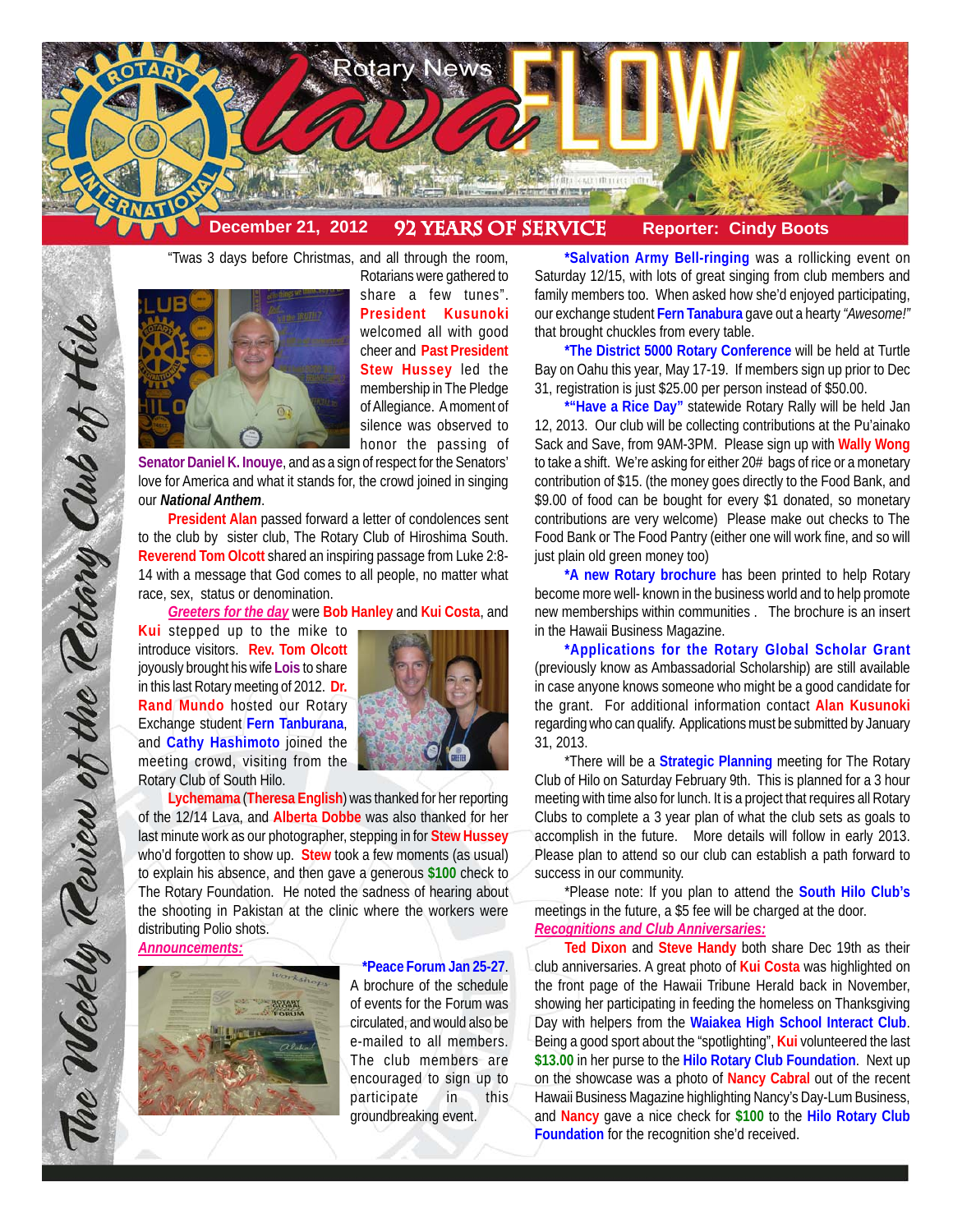#### *Birthdays:*

**Kui Costa** December 12 **Ed Hara** December 24 **Vivian Birchall** December 27 **Gay Porter** December 31

## *Club Anniversary:*

**Russ Oda** December 2 **Jim Cheney** December8 **Steve Yoshida** December 11 **Ted Dixon December 19 Steve Handy December 19** 

### *Wedding Anniversary:*

**Russ & Aki Oda** December 2 **Ron & Glynnis Dolan** December 22 **Wally & Malia Wong** December 23

| Vice President  Alberta Dobbe                 |  |
|-----------------------------------------------|--|
| Immediate Past President  Joe Hanley          |  |
|                                               |  |
|                                               |  |
|                                               |  |
|                                               |  |
|                                               |  |
| Service Projects  Mitchell Dodo               |  |
| Rotary Foundations  Susan Munro               |  |
| Membership  Nancy Cabral                      |  |
| Public Relations  Robert Hanley               |  |
| International Service  Steve Yoshida          |  |
| Community Service  Wallace Wong               |  |
| Vocational Service  Bobby Stivers-Apiki       |  |
| New Generations  Gail Takaki                  |  |
|                                               |  |
| The Rotary Foundation  Susan Munro            |  |
| Hawaii Rotary Youth Foundation  Mitchell Dodo |  |
| Hilo Rotary Club Foundation  John McVickar    |  |
|                                               |  |

# *Happiness \$\$:*

**Judy Gibson** made sure to catch all Rotarians for monetary donations to be given to



our Hilo Hawaiian weekly servers who know us all well enough to remember each week if we take coffee, (decaf or regular) tea (ice or hot) and always meet our needs with pleasant smiles and service. A total of **\$446.00** was collected for the staff.

\***Mike Robinson** had **5 happy \$** to have survived the predictions of the world ending on December 21, and also for he and his family's upcoming trip to the Florida Keyes where they'll all be spending the next 18 days enjoying themselves through the holiday season.

Another check from **Nancy Cabral** was given for **\$20** to the **RYLA** camp coming up in March. Our club is hoping to raise enough donations to sponsor about 14 students for the 3 day camp. The cost per student runs **\$175.00**. **Lorraine Inouye** gladly gave a check for **\$150** to **The Rotary Foundation**, and was sorry that her hubby had done such a great job of marketing their flowers that there were none left to spare to bring as holiday fundraiser table decorations.

**Corey Kawamoto** quietly slipped his **\$20** donation for the Food Bank, "Have a Rice Day" event to **Wally Wong** who is chairing the event on Jan 12th. (please don't forget to bring your donations to our January 11th meeting if you'll be unable to help with collecting on the 12th)

*Vocational talk* –Getting to know more about you!



**Rev.Tom Olcott** shared his vocational stories with the membership. **Tom** and his family were living in Hartford, Conn at the time of the Great Circus Fire which consumed the circus, it's

### Photos by **Helen Hemmes**

tents, employees and many of the folks who were attending that day. **Tom** and his Mom and Dad were among the crowds and nearly perished themselves that day. In the aftermath of the horrible disaster, **Tom's** parents assisted in aiding and housing many more unfortunate victims. As **Tom** helped his parents and assisted these needy people, he discovered himself drawn to his profession to serve God and help people.

**Tom** enrolled in The Hartford Seminary in Hartford,CT, studied Advanced Pastoral Studies and from there attended Andover Newton Theological School in Newton Centre, MA. He spent time at Boston City Hospital and Worcester State Hospital where he experienced some situations that were right in line with the popular movie at the time, "One Flew Over the Cuckoo's Nest". **Tom** had met and dated his wife **Lois** in high school when they were both in their teens, they married in 1965, and celebrated their 47th anniversary this past May. Throughout **Tom's** years of service to the Lord, **Tom** has served in many states, from New Jersey in the 1970's where he advocated for Gay and Lesbian rights and was fired for his early insight into the future, to Elizabeth NJ where he became "allergic" to the city due to the pollution created by local industries, and then spent a lot of time and energy in the Cleveland Ohio area. He's was instrumental in establishing a Major Hunger Program in 1985 to shelter and feed the homeless women and children, and this shelter has continued to grow and expand throughout the last 27 years.This same program has expanded to also house a Youth Program, has 1,400 volunteers and has a year-round budget of \$3Million. He also developed a Literacy Program in the greater Cleveland area that serves over 750 children each year in more than 18 denominations. **Tom's** service as a Pastor has taken him and his family to many cities and states in need, where he's continued to strive to develop programs to assist the communities for both spiritual and bodily needs. He has also continued his education whenever possible, and traveled to interesting areas such as Aruba on his Sabbaticals.

He and his family accepted the position as Pastor of The Church of the Holy Cross here in Hilo in 2004, and **Tom** joined the Rotary Club of Hilo in 2006. He's also developed several other fun and unique professions over the years such as a very special Magician with a whole repertoire of tricks, and also performing as a Santa Claus to earn extra cash during college. (it seems he went to meet not

yet wife, **Lois** at the train, and she rebuffed him as a dirty old Santa trying to pick her up, so he must have been pretty authentic that she didn't recognize him!)